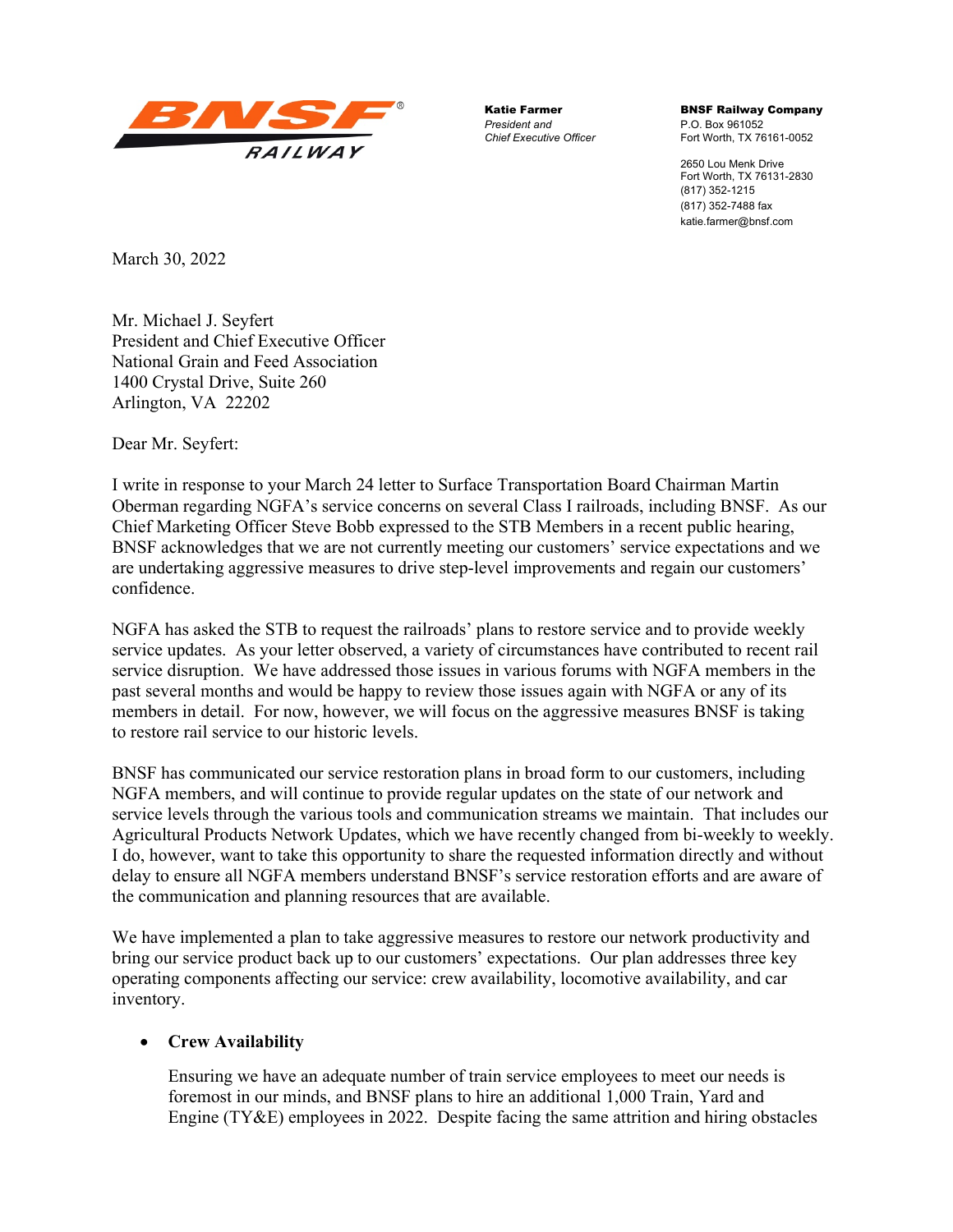

Page 2

that nearly all U.S. corporations are experiencing at the moment, we are on pace to meet that hiring plan this year. We currently have approximately 300 TY&E employees in training, with additional classes scheduled to start throughout the year. Systemwide, we now have approximately 450 TY&E employees on furlough, down from approximately 3,000 furloughs at the beginning of last year. Additionally, we have recalled all furloughed TY&E employees in the key grain destination regions of the Pacific Northwest and California and are offering large monetary incentives to TY&E employees to transfer to our highest-demand areas. Our efforts are reflected in our TY&E employee headcount, which was up 3.6% year-over-year in February despite a 2% year-over-year decrease in volume over the same time period.

Finally, we implemented a new attendance policy in February, and while change can sometimes be difficult across large organizations, it has led to a substantial increase in crew availability across our network to help keep customer freight moving. BNSF will continue to monitor implementation of this new attendance program to ensure it fairly addresses railroad operational needs while also providing better visibility and predictability for employees through a reduction in unscheduled and disruptive layoffs.

## • **Locomotive Availability**

Our plan also includes measures to scale up our equipment resources to ensure adequate power is available to handle the volume seeking to move on our railroad. We have activated locomotives from our reserve to supplement our active fleet to support consist design and resiliency and ensure safe operations in winter weather conditions. We have added over 250 locomotives to the active fleet over the winter and plan to add an additional 100 units to the active fleet in the weeks ahead. Additionally, we have increased resources at our locomotive shops to improve cycle times for maintenance and repair and get these units back online faster. These actions will help ensure we have additional locomotives above our projected threshold need in position to keep trains moving and reduce our total cars online.

## • **Car Inventory**

Managing the active car inventory is the single most impactful lever we possess to improve network fluidity and restore service consistency at critical terminals all our customers rely on. As a result, in order to improve overall service and volumes, we are working with our customers to better manage the active car inventory on the network to reduce levels by approximately 2%. While this measure may cause short-term capacity adjustments for some shippers, the long-term benefit of quicker network recovery and improved fluidity and velocity will be felt across the network. We are working with individual shippers to identify unproductive railcars and implement pipeline management best practices to help in this effort.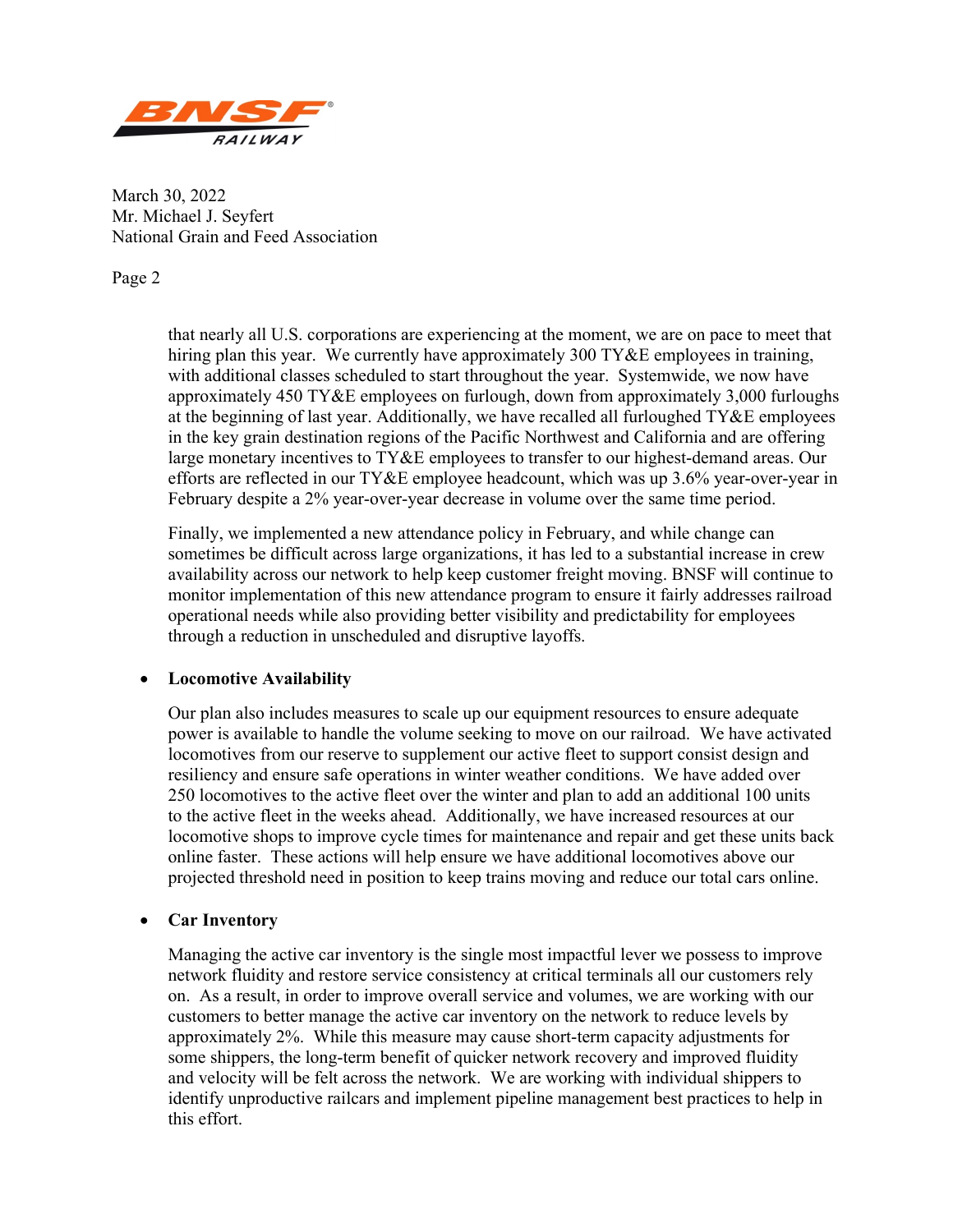

Page 3

Undertaking these measures to address temporary service issues is a reflection of our long-time commitment to growth, including with our agriculture customers. Together, we set all-time volume records for agricultural shipments in 2021. We accomplished this by increasing and pre-positioning resources to be able to handle the biggest shuttle ramp up in our history for Fall harvest season. BNSF had locomotives inspected and moved out of storage to strategic field locations, undertook proactive maintenance and winterization of our covered hoppers, and deployed extra crews to ensure a smooth start to new crop. That proactive approach carries us into this year – BNSF is currently running the largest system grain fleet and the largest system fertilizer fleet ever for this Spring peak period. We are committed to taking the steps to meet agricultural demand and drive growth with our customers.

However, restoring our network and meeting our customers' service expectations will not be an overnight process, as the measures outlined in our plan will take time both to implement and for their benefits to be realized. Promisingly, the following key service metrics have already improved since we began to operationalize our plan at the beginning of this month:

- Average train speed has improved 2.5% over the course of March, and the seven-day period ending March 24 was the fastest week to date in 2022 on our network, reflecting improvements in our network fluidity.
- Our average number of trains holding for power is down from the beginning of March, reflecting the gains in locomotive availability we've realized from bringing reserve units online and increasing shop output.
- Weekly loadings, the measurement of the total number of units originated and received on our network, have increased by approximately 0.5% since the beginning of March. Improvements in this measure reflect our ability to better meet our customers' demand.

With specific regard to our grain network, our efforts are already showing positive results. Over the first quarter of 2022, BNSF delivered an additional 24 unit trains, or 2,642 cars, of agricultural products to receivers in California compared to the same period in 2021. While we are not yet performing how we want to be across our full grain network, results like this demonstrate our commitment to putting the people, equipment, and resources in place to bring our service product back to our customers' expectations.

Of course, it is not enough to simply have a plan and be working toward it. As your letter underscores, our customers need timely and accurate information about their rail service in order to make well-informed business decisions. We have always shared the belief and value of being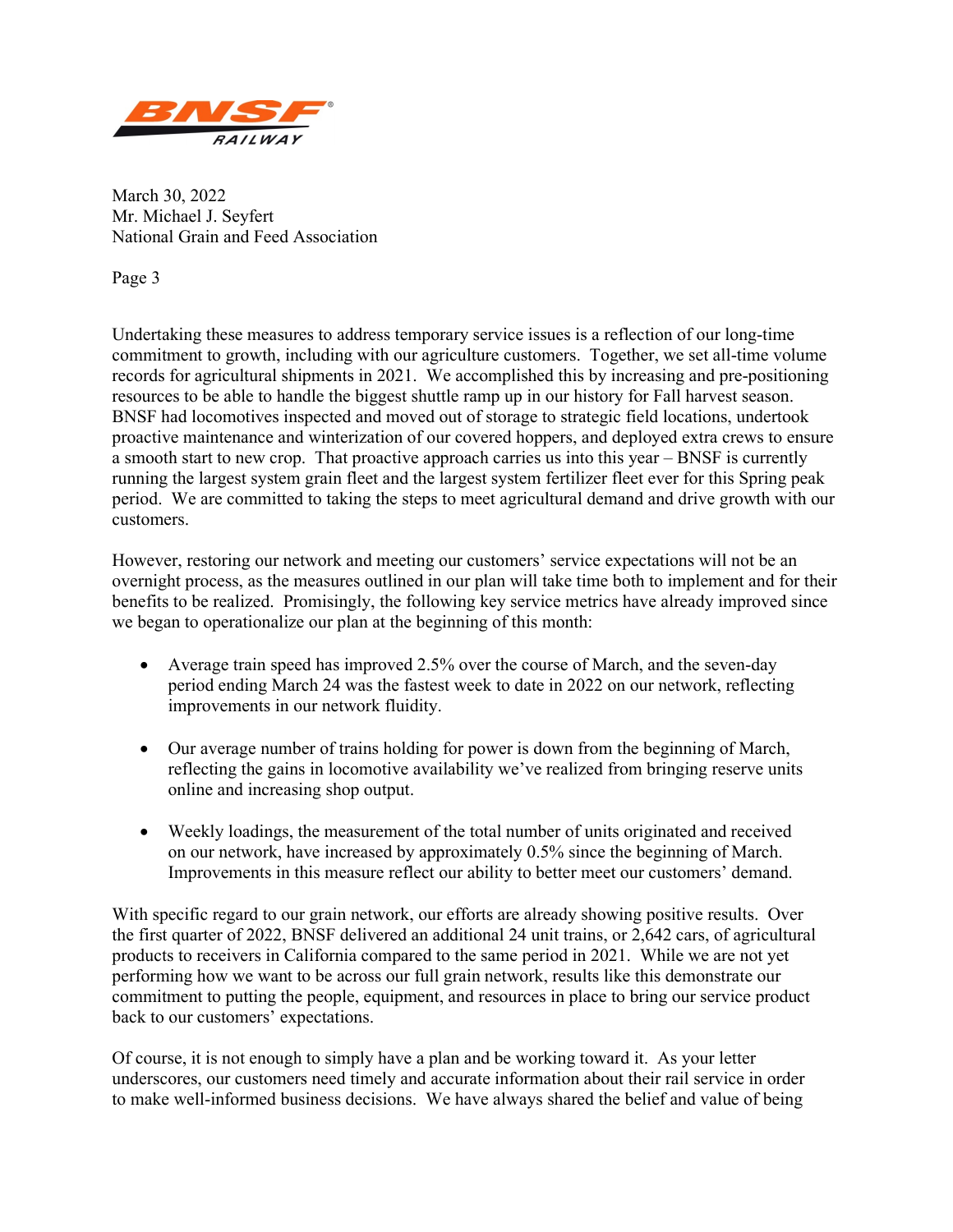

Page 4

transparent with our customers. BNSF already provides bi-weekly network updates tailored to each commodity group that includes information on the state of the network, and we have (as I mentioned earlier) increased these updates to a weekly cadence going forward. Additionally, we communicate in real time with customers concerning emergent issues on our network via e-mail, providing specific information on the issue, the affected regions and facilities, and plans and expectations for resolution. All of our recurring updates are available to agricultural customers on a dedicated page on the BNSF website, and our customers can subscribe to e-mail updates through our Customer Portal.

In addition to these network updates, our customers have access to more specific information about their shipments and service through our extensive suite of online tools available via our Customer Portal. We know many NGFA members are sophisticated users of these tools to create highly specialized reports on their shipments and better plan their business operations. Based on feedback from NGFA members and other customers, we have added several tools to provide additional transparency into our customers' supply chains, which include the following:

- The **Track my Train** feature, which provides customers one-click tracking of the trains in which their shipments are traveling, up to 2,000 shipments, without looking up a car or unit number.
- **Geofence Notifications**, which provide customers with notifications on transit including detailed lists of car numbers for delivery and/or pick  $up - as$  their shipments pass into customer-defined geographic boundaries.
- **Local Service Notifications**. When our Industry Planning tool establishes the local service plan for each day, Local Service Notifications are automatically generated within an hour of the local train crew's on-duty time and are available to all customers who sign up through our Customer Portal.
- Our **Railcar Management Tool** simplifies our customers' management of their railcar inventories by allowing them to view and manage all cars at or inbound to their facilities in one customizable view. This tool also allows customers to see real-time status updates of cars being released as they are processed by our internal systems.
- Our **Message Us** function provides a collaborative interface to customers to escalate issues with BNSF and see a current and historical record of the requests they've made as well as the current status of those requests online. This function is now available for carload shipments and will soon be available for unit train shipments.